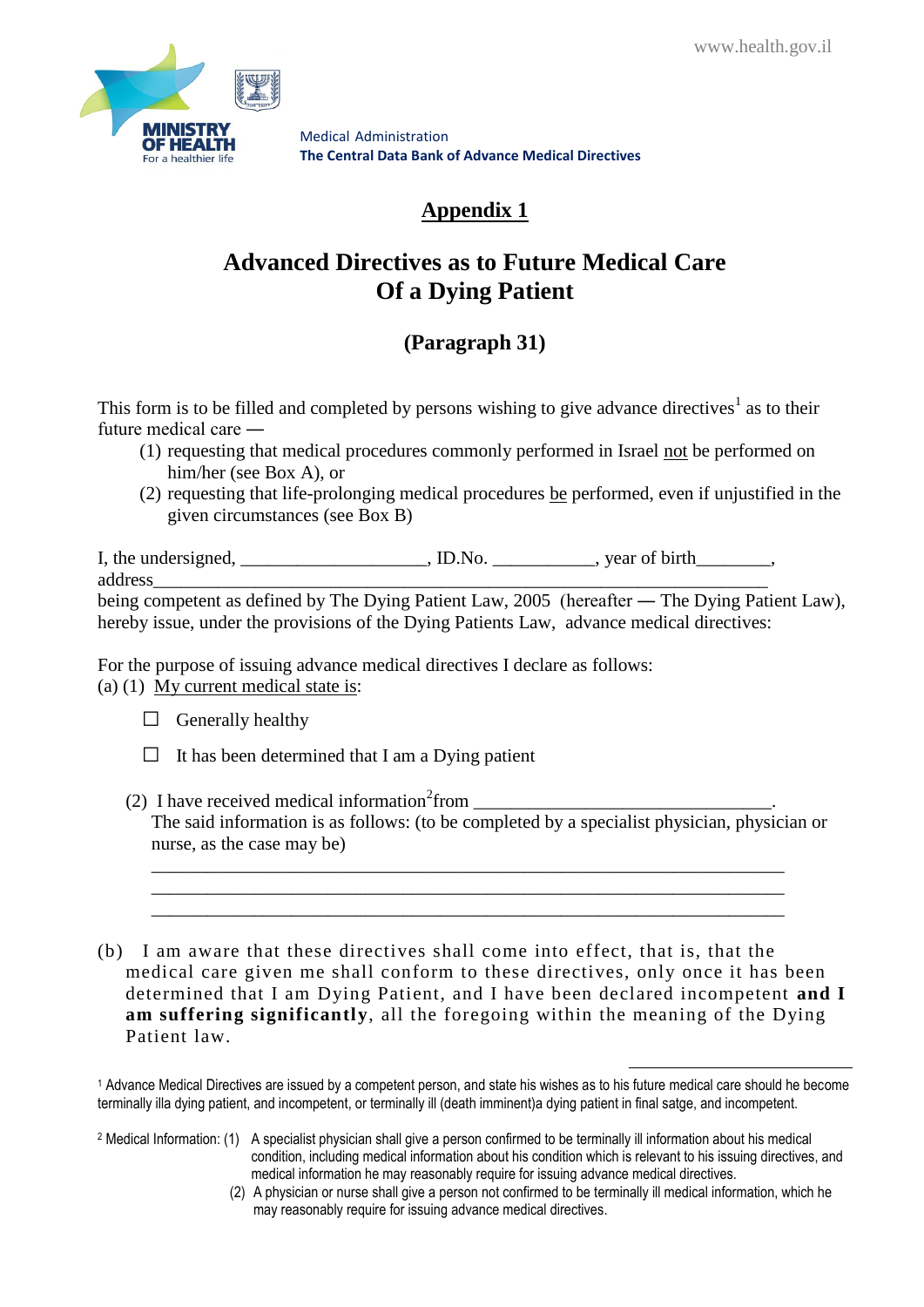- (c) I am aware that if it has been determined that I am Dying, but have not been declared incompetent, that my expressed wishes shall take precedence over the provisions of these directives.
- (d) I am aware that I may alter or cancel these medical directives at any time, as long as I have not been declared incompetent within the meaning of the law; the cancellation shall take the form of new medical directives or a completed cancellation form, as provided in Appendix 4.
- (e) I am aware that these medical directives shall remain valid for five years or for a period not exceeding five years, namely until: \_\_\_\_\_\_\_\_\_\_\_\_\_\_\_\_\_\_\_\_\_\_\_\_\_\_ (A date maybe specified here not more than five years from the date the advance medical directives form is signed). After the end of the said period a Responsible Physician may (but not must) take these directives into account, unless they were cancelled by me.

## **Box A: ADVANCE MEDICAL DIRECTIVES NOT TO PERFORM LIFE-PROLONGING MEDICAL PROCEDURES**

| A1. | (1) | I am aware that only if I reach a state of 'significant suffering', as<br>defined by me below, and shall be a dying patient, and incompetent,<br>will procedures not be performed on me in accordance with the<br>advance medical directives in this document; significant suffering, as I<br>define it, is $-$<br>(Check [in the box] whichever of the following (one or more) defines<br>significant suffering for you): |  |
|-----|-----|----------------------------------------------------------------------------------------------------------------------------------------------------------------------------------------------------------------------------------------------------------------------------------------------------------------------------------------------------------------------------------------------------------------------------|--|
|     |     | $\Box$<br>requiring to be artificially fed / nourished                                                                                                                                                                                                                                                                                                                                                                     |  |
|     |     | $\Box$<br>I am unconscious                                                                                                                                                                                                                                                                                                                                                                                                 |  |
|     |     | $\Box$<br>I am quadriplegic (paralyzed in all 4 limbs)                                                                                                                                                                                                                                                                                                                                                                     |  |
|     |     | a state of dementia<br>П                                                                                                                                                                                                                                                                                                                                                                                                   |  |
|     |     | $\Box$<br>I require any of the following treatments:                                                                                                                                                                                                                                                                                                                                                                       |  |
|     |     | $\Box$<br>I am in one of the following states / conditions-                                                                                                                                                                                                                                                                                                                                                                |  |
|     | (2) | I am aware that if I have not defined in Clause A1(1) above what I<br>consider to be significant suffering, I shall be considered as being in a<br>state of significantly suffering only if I am experiencing pain or<br>suffering which a reasonable person would be ready to make a great<br>effort to avoid or eliminate, even at the cost of significant injury to his                                                 |  |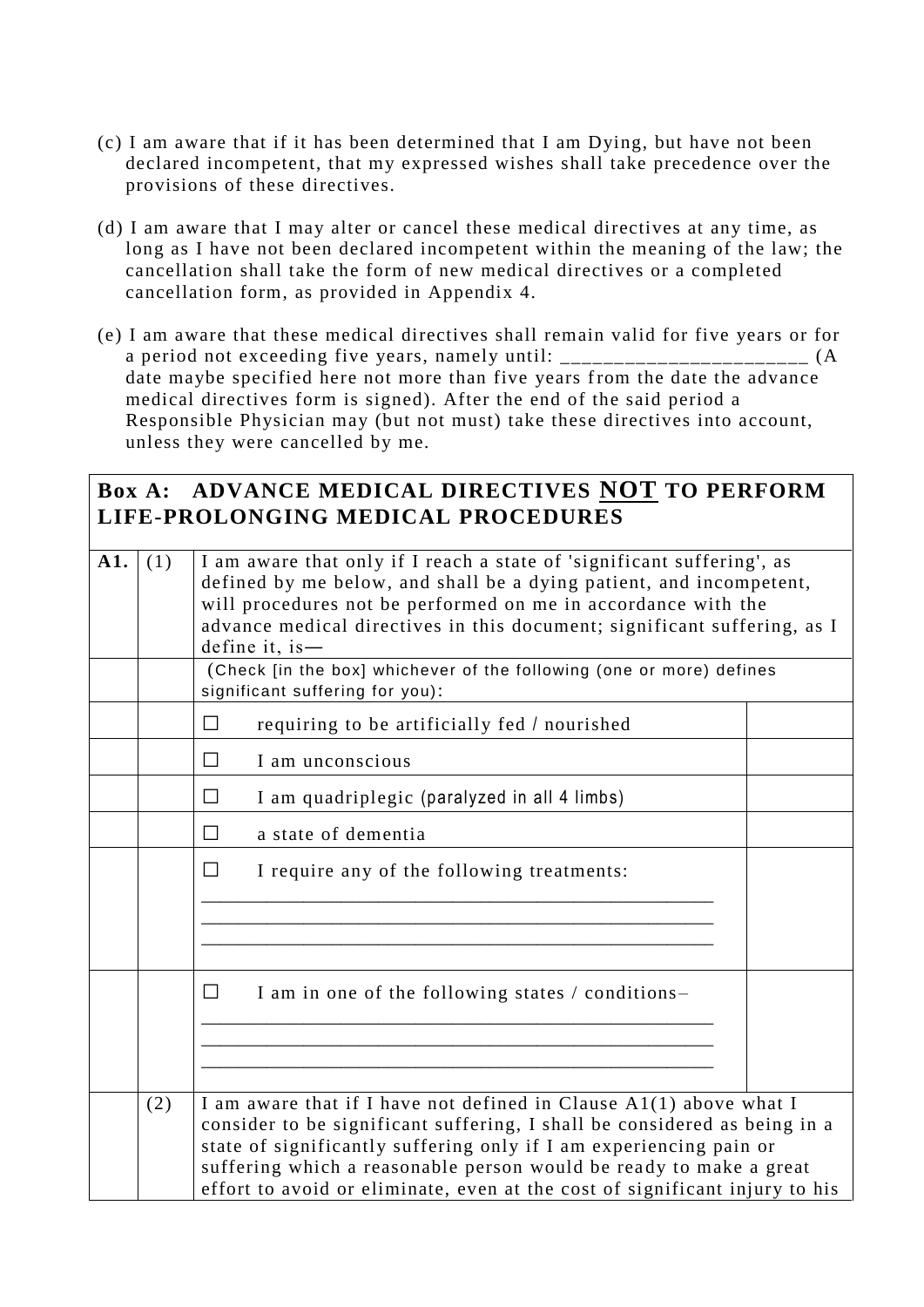|                 | quality of life or life expectancy, and that only if I am in that state,           |                            |  |
|-----------------|------------------------------------------------------------------------------------|----------------------------|--|
|                 | and am also a dying aptient and incompetent, will these advance                    |                            |  |
|                 | medical directives be followed.                                                    |                            |  |
|                 |                                                                                    |                            |  |
|                 | A2. Should I reach a dying patient state these are the procedures I wish not to be |                            |  |
|                 | performed / to be performed on me:                                                 |                            |  |
|                 |                                                                                    | [Cross out what            |  |
|                 |                                                                                    | does not apply]            |  |
| (a)             | Resuscitation in any possible way                                                  | Do not perform/            |  |
|                 |                                                                                    | Perform                    |  |
| (b)             | Resuscitation by external cardiac massage                                          | Do not perform/<br>Perform |  |
| (c)             | Resuscitation by endotracheal intubation                                           | Do not perform/<br>Perform |  |
| (d)             | Resuscitation by administering resuscitation drugs                                 | Do not perform/<br>Perform |  |
| (e)             | Resuscitation by electric shock                                                    | Do not perform/<br>Perform |  |
| (f)             | Connection to a ventilator with a timer                                            | Do not perform/            |  |
|                 | (Temporary artificial breathing machine)                                           | Perform                    |  |
|                 | If this procedure is to be performed, please specify                               |                            |  |
|                 | for how long it is to be maintained:                                               |                            |  |
|                 | days/weeks/months/without time limit (Cross out                                    |                            |  |
|                 | what does not apply)                                                               |                            |  |
| (g)             | Dialysis                                                                           | Do not perform/            |  |
|                 |                                                                                    | Perform                    |  |
|                 | If this procedure is to be performed, should it be                                 | Do not perform/            |  |
|                 | halted if the dialysis is proving to have no useful<br>effect?                     | Perform                    |  |
| (h)             | Major surgery (e.g. amputating a necrotic limb,                                    | Do not perform/            |  |
|                 | removing a necrotic internal organ)                                                | Perform                    |  |
| (i)             | Minor surgery (e.g. amputating a necrotic finger)                                  | Do not perform/            |  |
|                 |                                                                                    | Perform                    |  |
| (j)             | Radiotherapy for malignant diseases                                                | Do not perform/            |  |
|                 |                                                                                    | Perform                    |  |
| (k)             | Chemotherapy for malignant diseases                                                | Do not perform/            |  |
|                 |                                                                                    | Perform                    |  |
| (1)             | Antibiotic treatment for severe septicemia resistant                               | Do not perform/            |  |
|                 | to regular antibiotic treatment                                                    | Perform                    |  |
| (m)             | Diagnostic tests (blood, X-rays, cardiac monitor)                                  | Do not perform/            |  |
|                 |                                                                                    | Perform                    |  |
|                 |                                                                                    |                            |  |
|                 | A3. Should I be a dying patient in Final Stage, these are the procedures I         |                            |  |
|                 | wish not to be performed / to be performed on me**:                                |                            |  |
| [Cross out what |                                                                                    |                            |  |
|                 |                                                                                    | does not apply]            |  |
| (a)             | Resuscitation in any possible way                                                  | Do not perform/            |  |
|                 |                                                                                    | Perform                    |  |
| (b)             | Resuscitation by external cardiac massage                                          | Do not perform/            |  |
|                 |                                                                                    | Perform                    |  |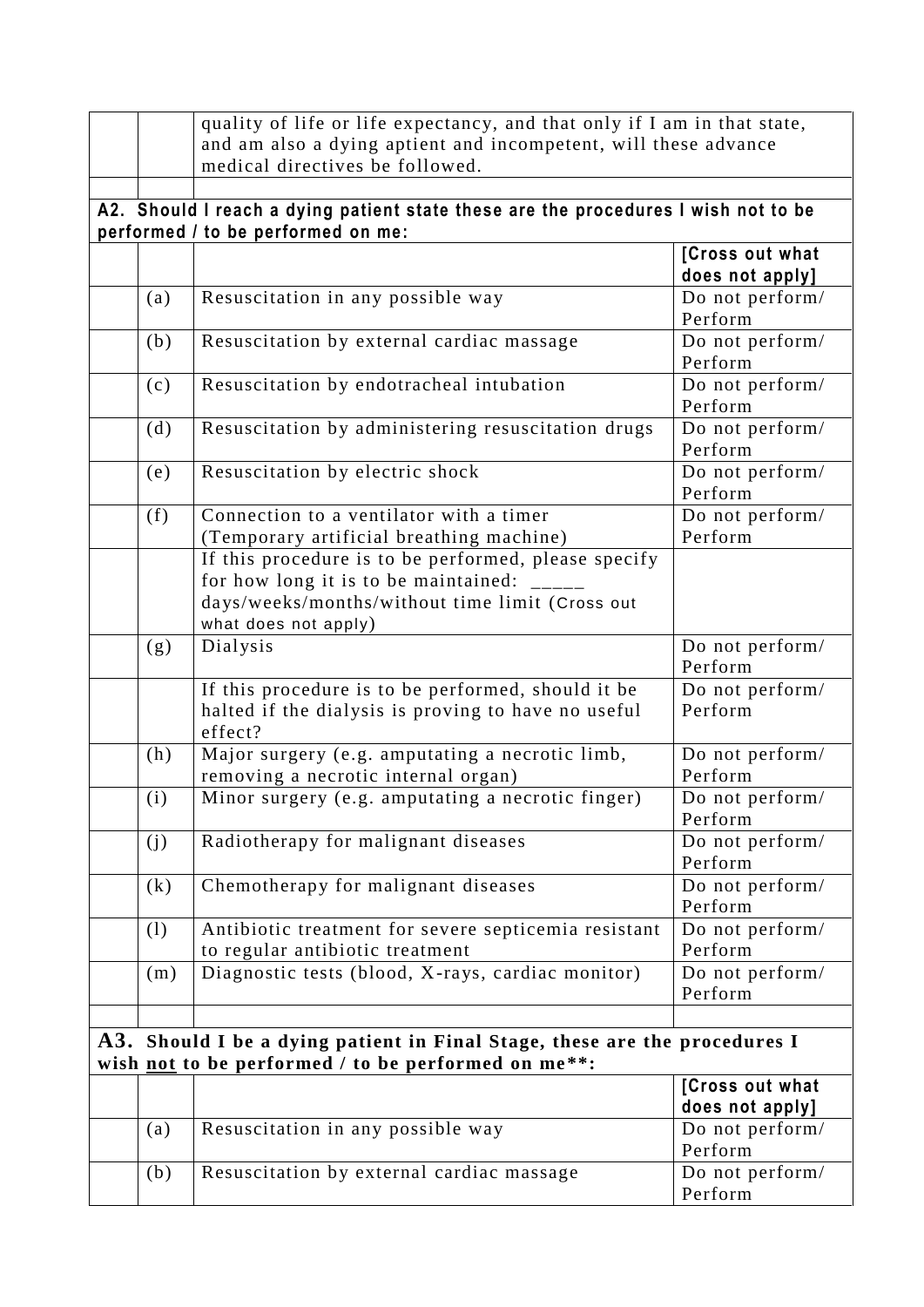|    | (c)            | Resuscitation by endotracheal intubation                                                                                                                                    | Do not perform/ |
|----|----------------|-----------------------------------------------------------------------------------------------------------------------------------------------------------------------------|-----------------|
|    |                |                                                                                                                                                                             | Perform         |
|    | (d)            | Resuscitation by administering resuscitation drugs                                                                                                                          | Do not perform/ |
|    |                |                                                                                                                                                                             | Perform         |
|    | (e)            | Resuscitation by electric shock                                                                                                                                             | Do not perform/ |
|    |                |                                                                                                                                                                             | Perform         |
|    | (f)            | Connection to a ventilator with a timer                                                                                                                                     | Do not perform/ |
|    |                | (Temporary artificial breathing machine)                                                                                                                                    | Perform         |
|    |                | If this procedure is to be performed, please specify                                                                                                                        |                 |
|    |                | for how long it is to be maintained:                                                                                                                                        |                 |
|    |                | days/weeks/months/without time limit (Cross out                                                                                                                             |                 |
|    |                | what does not apply)                                                                                                                                                        |                 |
|    | (g)            | Dialysis                                                                                                                                                                    | Do not perform/ |
|    |                |                                                                                                                                                                             | Perform         |
|    |                | If this procedure is to be performed, should it be                                                                                                                          | Do not perform/ |
|    |                | halted if the dialysis is proving to have no useful                                                                                                                         | Perform         |
|    |                | effect?                                                                                                                                                                     |                 |
|    | (h)            | Major surgery (e.g. amputating a necrotic limb,                                                                                                                             | Do not perform/ |
|    |                | removing a necrotic internal organ)                                                                                                                                         | Perform         |
|    | (i)            | Minor surgery (e.g. amputating a necrotic finger)                                                                                                                           | Do not perform/ |
|    |                |                                                                                                                                                                             | Perform         |
|    | (j)            | Radiotherapy for malignant diseases                                                                                                                                         | Do not perform/ |
|    |                |                                                                                                                                                                             | Perform         |
|    | (k)            | Chemotherapy for malignant diseases                                                                                                                                         | Do not perform/ |
|    |                |                                                                                                                                                                             | Perform         |
|    | (1)            | Antibiotic treatment for severe septicemia resistant                                                                                                                        | Do not perform/ |
|    |                | to regular antibiotic treatment                                                                                                                                             | Perform         |
|    | (m)            | Diagnostic tests (blood, X-rays, cardiac monitor)                                                                                                                           | Do not perform/ |
|    |                |                                                                                                                                                                             | Perform         |
|    | (n)            | Routine procedures, e.g. giving antibiotics, blood                                                                                                                          | Do not perform/ |
|    |                | & blood products                                                                                                                                                            | Perform         |
|    | (0)            | Treating intercurent illnesses, e.g. administering                                                                                                                          | Do not perform/ |
|    |                | insulin                                                                                                                                                                     | Perform         |
|    | (p)            | Giving food and liquids artificially                                                                                                                                        | Do not perform/ |
|    |                |                                                                                                                                                                             | Perform         |
|    | (q)            | Giving palliative treatment and drugs                                                                                                                                       | Do not perform/ |
|    |                |                                                                                                                                                                             | Perform         |
|    |                |                                                                                                                                                                             |                 |
| ** |                | With regard to the subsidiary procedures specified in clauses $(n) - (q)$ above, the                                                                                        |                 |
|    |                | Dying Patient Act, 2005, states that directions that they not be performed can apply in<br>the case of an incompetent Dying Patient in Final Stage, only if he is suffering |                 |
|    | significantly. |                                                                                                                                                                             |                 |
|    |                |                                                                                                                                                                             |                 |
|    |                | A4. Instructions for other Emergency Situations***:                                                                                                                         |                 |
|    |                | [Complete section A4 only if you have directives for an emergency situation other than                                                                                      |                 |
|    |                | the ones mentioned above.]                                                                                                                                                  |                 |
|    |                |                                                                                                                                                                             |                 |
|    |                |                                                                                                                                                                             |                 |
|    |                |                                                                                                                                                                             |                 |
|    |                |                                                                                                                                                                             |                 |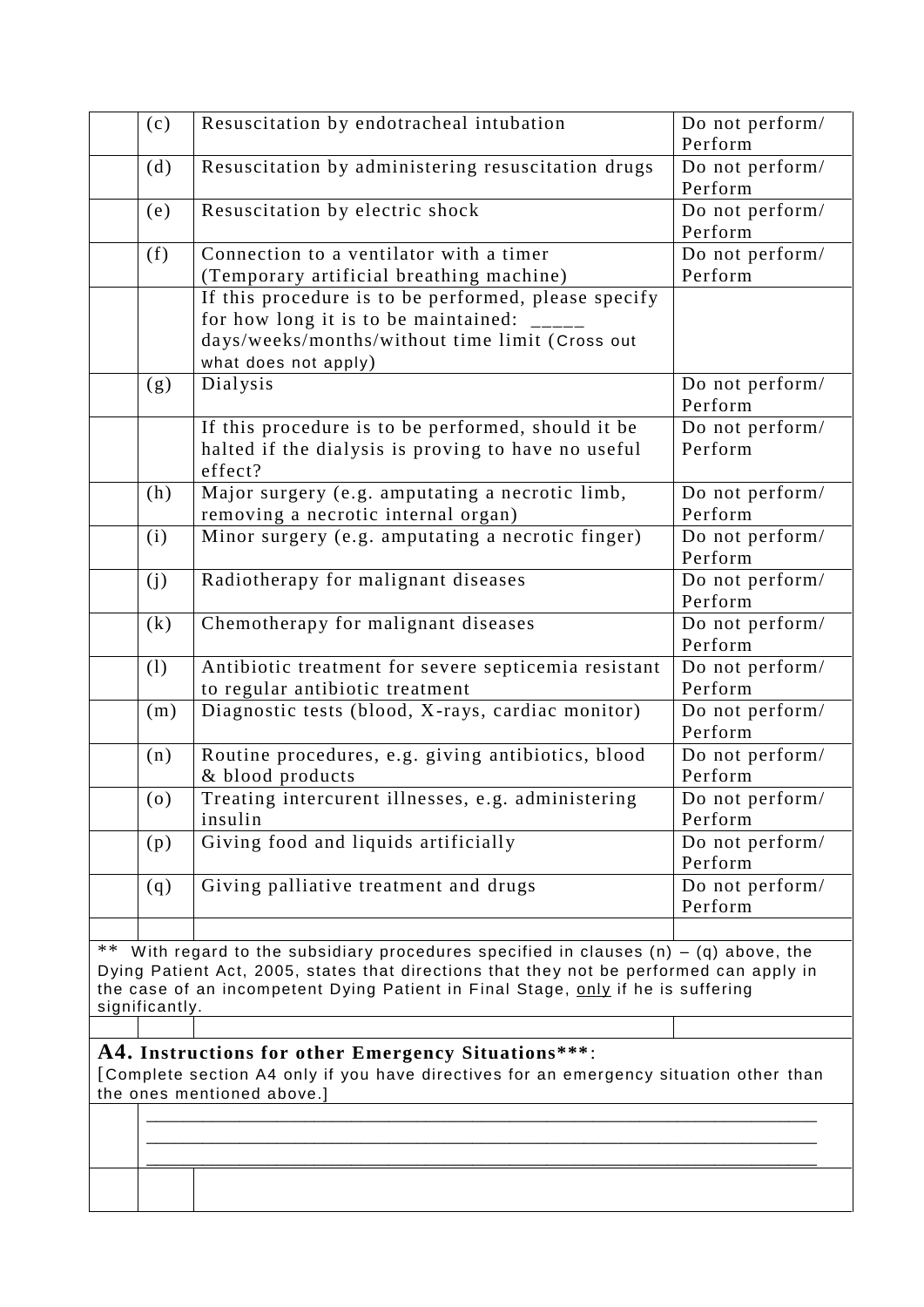|                |                                                                                                                                                                                                                                                                                                         | A5. Personal Directions not mentioned above                                                                                                                                                                                       |                                                                              |
|----------------|---------------------------------------------------------------------------------------------------------------------------------------------------------------------------------------------------------------------------------------------------------------------------------------------------------|-----------------------------------------------------------------------------------------------------------------------------------------------------------------------------------------------------------------------------------|------------------------------------------------------------------------------|
|                |                                                                                                                                                                                                                                                                                                         |                                                                                                                                                                                                                                   |                                                                              |
|                |                                                                                                                                                                                                                                                                                                         |                                                                                                                                                                                                                                   |                                                                              |
|                |                                                                                                                                                                                                                                                                                                         |                                                                                                                                                                                                                                   |                                                                              |
|                |                                                                                                                                                                                                                                                                                                         | <b>B. ADVANCE MEDICAL DIRECTIVES THAT EXCEPTIONAL</b>                                                                                                                                                                             |                                                                              |
|                |                                                                                                                                                                                                                                                                                                         | MEDICAL PROCEDURES BE PERFORMED, EVEN WHEN THE                                                                                                                                                                                    |                                                                              |
|                |                                                                                                                                                                                                                                                                                                         | ATTENDING PHYSICIANS CONSIDER THEM UNJUSTIFIED IN                                                                                                                                                                                 |                                                                              |
|                |                                                                                                                                                                                                                                                                                                         | THE GIVEN CIRCUMSTANCES                                                                                                                                                                                                           |                                                                              |
| <b>B1.</b>     | Every possible medical procedure that can prolong my life, is to be<br>preformed, even if the said procedures will cause me additional suffering and<br>even if my attending physicians consider the procedures unjustifiable.<br>It is my firm request that my physicians: perform full resuscitation, |                                                                                                                                                                                                                                   |                                                                              |
|                |                                                                                                                                                                                                                                                                                                         | endotracheal intubation, connect me to a ventilator (artificial breathing<br>machine), perform dialysis, chemotherapy, radiotherapy, administer<br>antibiotics, blood and blood products, food and liquids, in any manner         |                                                                              |
|                |                                                                                                                                                                                                                                                                                                         | possible and as part of any medical procedure capable of prolonging my life.                                                                                                                                                      |                                                                              |
|                |                                                                                                                                                                                                                                                                                                         | These directives shall apply when I am -<br>(Either or both boxes may be checked)                                                                                                                                                 | $\Box$ A dying patient<br>(up to 6 months life<br>expectancy)                |
|                |                                                                                                                                                                                                                                                                                                         |                                                                                                                                                                                                                                   | $\Box$ A Dying Patient in<br>Final Stage (up to 2 weeks)<br>life expectancy) |
|                | $\blacksquare$                                                                                                                                                                                                                                                                                          | These directives include / do not include experimental procedures.<br>(Cross out what does not apply)                                                                                                                             |                                                                              |
| <b>B2.</b>     | Instructions for other Emergency Situations: [Complete this section only if                                                                                                                                                                                                                             |                                                                                                                                                                                                                                   |                                                                              |
|                | you have directions for an emergency situation other than the ones enumerated<br>above.]                                                                                                                                                                                                                |                                                                                                                                                                                                                                   |                                                                              |
|                |                                                                                                                                                                                                                                                                                                         |                                                                                                                                                                                                                                   |                                                                              |
|                |                                                                                                                                                                                                                                                                                                         |                                                                                                                                                                                                                                   |                                                                              |
| <b>B3.</b>     |                                                                                                                                                                                                                                                                                                         |                                                                                                                                                                                                                                   |                                                                              |
|                | Personal directions not mentioned above:                                                                                                                                                                                                                                                                |                                                                                                                                                                                                                                   |                                                                              |
|                |                                                                                                                                                                                                                                                                                                         |                                                                                                                                                                                                                                   |                                                                              |
|                |                                                                                                                                                                                                                                                                                                         |                                                                                                                                                                                                                                   |                                                                              |
| $\mathbf{C}$ . | (1)                                                                                                                                                                                                                                                                                                     | In addition to these advance medical directives I<br>have given a Surrogacy Appointment, and I direct<br>my attending physicians to act in accordance with<br>both the said Surrogacy Appointment and these<br>medical directives | Check this box if<br>Surrogacy<br>Appointment was<br>given                   |
|                | I hereby direct that, in case of a contradiction between my advance<br>(2)<br>medical directive and a directive of my appointed surrogate,<br>precedence shall go to -                                                                                                                                  |                                                                                                                                                                                                                                   |                                                                              |
|                |                                                                                                                                                                                                                                                                                                         | $\Box$ My advance medical directives                                                                                                                                                                                              | $\Box$ My appointed Surrogate                                                |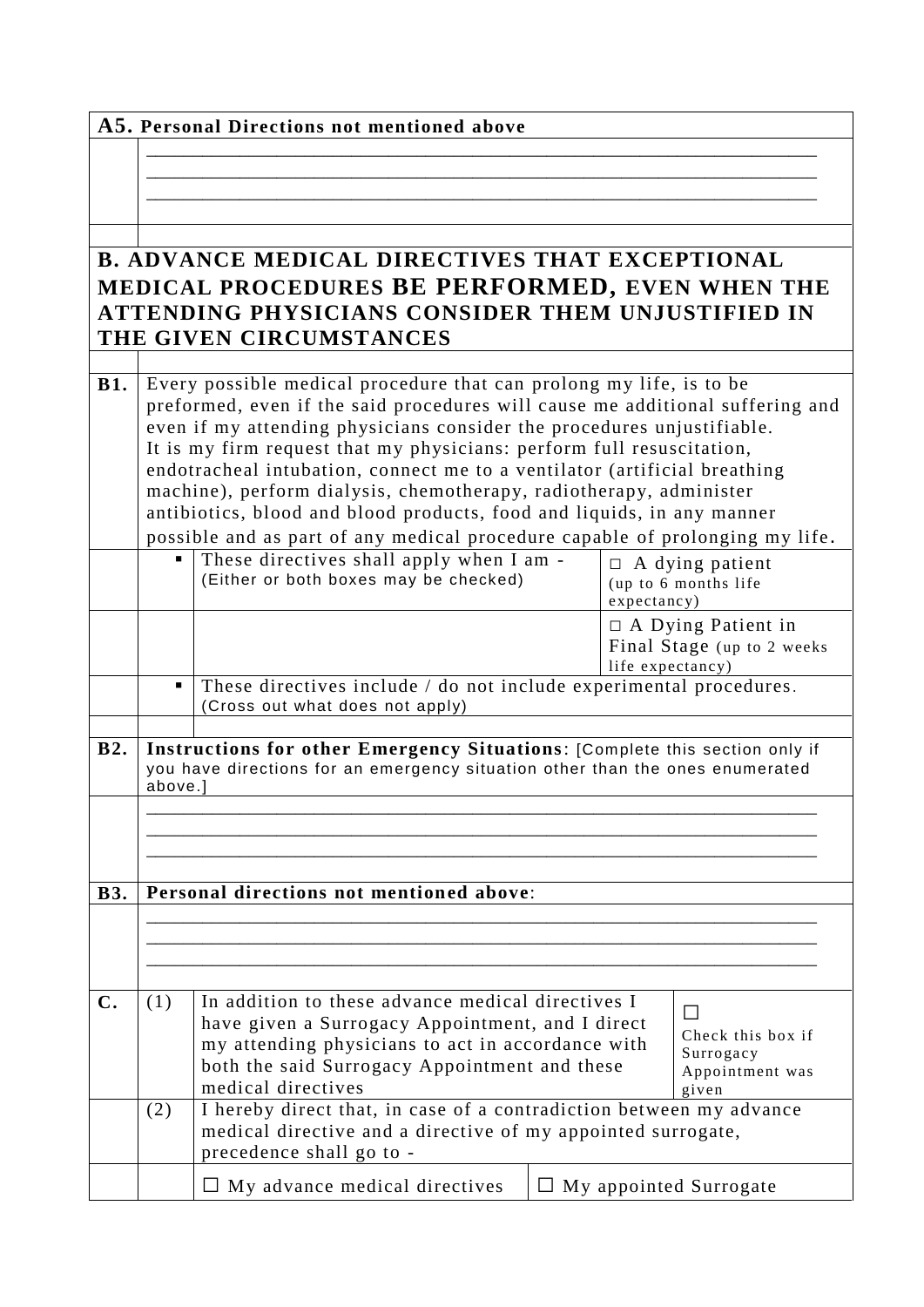| (3) | I am aware that, in the absence of directions under Article C2 above,<br>concerning a contradiction between these advance medical directives<br>and the said surrogacy appointment, the directives shall take<br>precedence. However - if the surrogacy appointment shall have been<br>given a considerable time after the directives, then an institutional<br>Committee shall decide the precedence between them. |
|-----|---------------------------------------------------------------------------------------------------------------------------------------------------------------------------------------------------------------------------------------------------------------------------------------------------------------------------------------------------------------------------------------------------------------------|
| 4.  | Further instructions concerning a contradiction between an advance<br>medical directive and a directive my appointed Surrogate:                                                                                                                                                                                                                                                                                     |
|     |                                                                                                                                                                                                                                                                                                                                                                                                                     |

\*\*\* Emergency situation — a situation in which immediate treatment must be given if the patient is not to die.

# **DECLARATION AND SIGNATURE**

#### **Informing other persons of advance medical directives:**

[There is no duty to inform other persons, but doing so increases the chances that your directives will be effectively and correctly observed. (If you have not informed another person go directly to the next section - Signature)

I hereby declare that I have talked with the persons noted below about this document and that **I have given them/ have not given them** (Cross out whichever does not apply) a copy of this document:

|                        | For each box checked, give name, address and<br>telephone number of the person/persons informed.                                                                                                                           |
|------------------------|----------------------------------------------------------------------------------------------------------------------------------------------------------------------------------------------------------------------------|
| Spouse/life<br>partner | the control of the control of the control of the control of the control of the control of<br><u> 1989 - Johann John Stone, mars et al. 1989 - John Stone, mars et al. 1989 - John Stone, mars et al. 1989 - John Stone</u> |
|                        |                                                                                                                                                                                                                            |
| Other<br>Relative      |                                                                                                                                                                                                                            |
| A Doctor               |                                                                                                                                                                                                                            |
|                        | Tel:                                                                                                                                                                                                                       |
| Attorney /<br>Lawyer   |                                                                                                                                                                                                                            |
| Rabbi/priest/<br>Kadi  |                                                                                                                                                                                                                            |
|                        |                                                                                                                                                                                                                            |
| Other<br>person        |                                                                                                                                                                                                                            |
|                        |                                                                                                                                                                                                                            |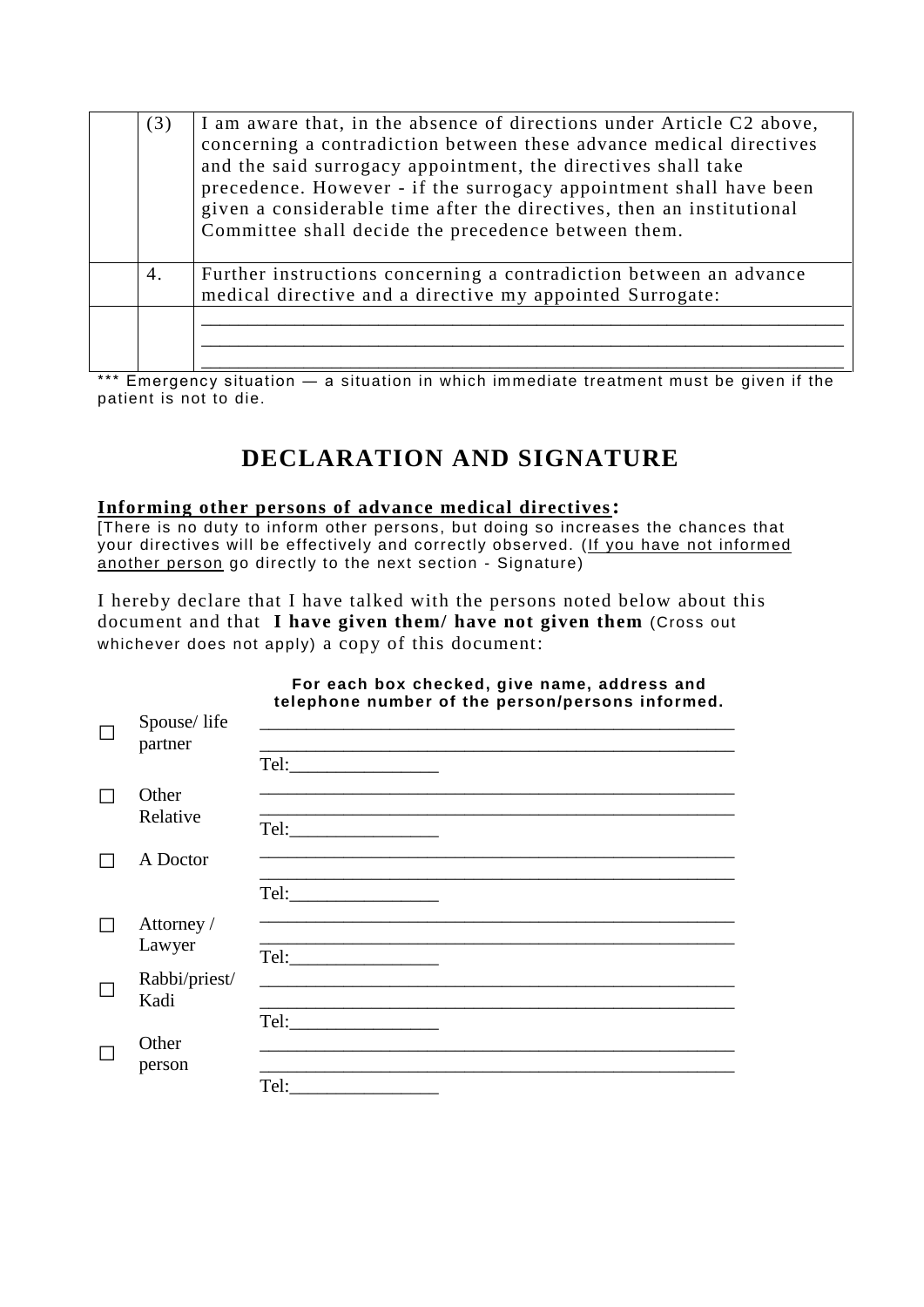### **Signature of Person Issuing these Advance Medical Directives (The signatory must sign in the presence of 2 witnesses)**

I sign this document after deap and careful consideration and of my own free and autonomous will, and not in consequence of any familial, social or other pressure.

Signature: \_\_\_\_\_\_\_\_\_\_\_\_\_\_\_\_\_\_ Tel. no. (landline): \_\_\_\_\_\_\_\_\_\_\_\_\_\_ \_\_\_ Tel. no. (mobile): Date:

**[Should the issuer of these directives not speak or read Hebrew, please attach a written authorization of the person who translated for him/her the explanations and directives in the document.]**

#### **Signature of Witnesses**

(The 2 witnesses must sign in each other's presence )

We, the undersigned, witness that the above signatory of this document —

- $\Box$  Is personally known to us
- □ Identified himself/herself to us by means of an identifying document which included a photo of the signatory [Check one of the two above boxes]
- o Signed this document in our presence and that he/she appears to us fully aware and speaking to the point, and that there is no sign of any pressure brought to bear on him/her.
- o Further: I declare that I do not hold the signatory's surrogacy appointment, nor am I a candidate to do so, nor do I have any economic or other interests involving the signatory.

**(A witness may not be one that has economic or other interests involving the signatory, including a family member who has economic or other such interests` However, a doctor or a nurse may be witnesses)**

| Signature: _____________________ Date: ____________________ |
|-------------------------------------------------------------|
|                                                             |
|                                                             |
| Signature: _____________________ Date: ___________________  |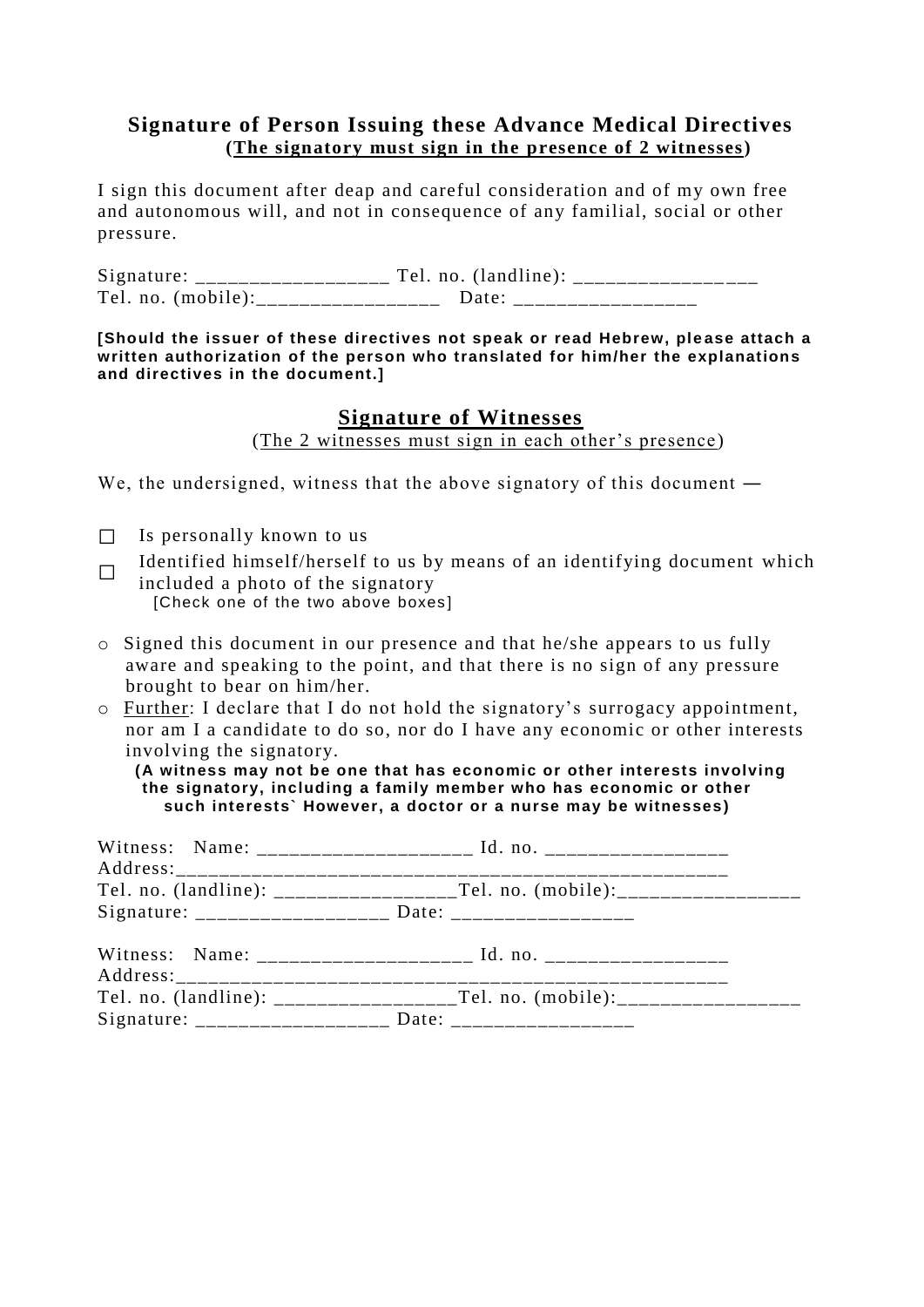## **Signature of Person who Gave the Signatory Medical Information**

#### (1) **To be completed if it has been determined that the issuer of these directives is a Dying Patient:**

I, \_\_\_\_\_\_\_\_\_\_\_\_\_\_\_\_\_, a specialist physician, hereby confirm that I wrote the précis of medical information and on  $(\text{date})$  \_\_\_\_\_\_\_\_\_\_\_\_\_\_\_\_\_ gave Mr./ Ms. an explanation of his/her medical condition, including medical information about his/her condition which is relevant to his/her issuing directives and also medical information he/she may reasonably require for issuing advance medical directives. I also confirm that I explained to him/her the medical terms used in this form and that it was my impression that he/she understood the information I gave him/her.

| Name:                | Id. no             |
|----------------------|--------------------|
| Address:             |                    |
| Tel. no. (landline): | Tel. no. (mobile): |
| Signature:           | Date:              |

#### (2) **To be completed if it has not been determined that the issuer of these directives is a Dying patient:**

I, \_\_\_\_\_\_\_\_\_\_\_\_\_\_\_\_\_\_\_, a physician/ registered nurse, [Cross out whichever does not apply], hereby confirm that I wrote the précis of medical information and on (date) \_\_\_\_\_\_\_\_\_\_\_\_\_\_\_ gave Mr./ Ms. \_\_\_\_\_\_\_\_\_\_\_\_\_\_\_\_\_ medical information about his/her condition he/she may reasonably require for issuing advance medical directives. I also confirm that I explained to him/her the medical terms used in this form and that it was my impression that he/she understood that information I gave him/her.

| Name:      | Id. no.              |
|------------|----------------------|
| Address:   |                      |
|            | Tel. no. $(mobile):$ |
| Signature: | Date:                |

*The Central Data Bank of Advance Medical Directives Ministry of Health* קול הבריאות 39 Υirmiyahu St., Jerusalem 9446724 [maagar.meida@moh.health.gov.il](mailto:maagar.meida@moh.health.gov.il) **Tel :** \*5400 **Fax :** 02-5655916

*המרכז להנחיות רפואיות מקדימות משרד הבריאות* רח' ירמיהו ,39 ירושלים 446724 [maagar.meida@moh.health.gov.il](file:///C:/Users/eti.biton/guy.zwerdling/AppData/Roaming/Microsoft/Word/maagar.meida@moh.health.gov.il) **טל:** 5400\* **פ ק ס:** 02-5655916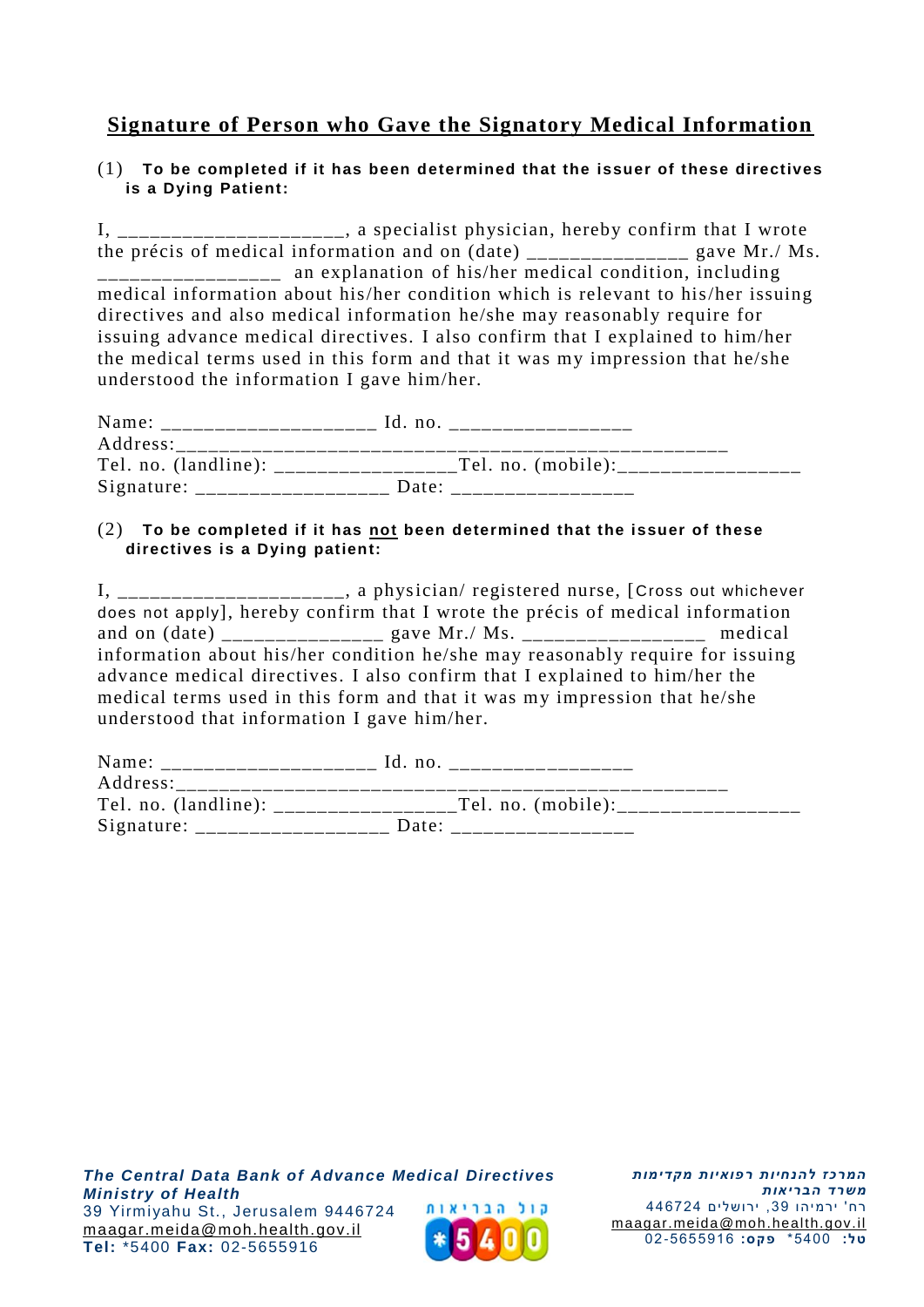www.health.gov.il



Medical Administration **The Central Data Bank of Advance Medical Directives**

1st Supplement- Advance Medical Directives

# Before you send…

To avoid common mistakes while filling out Advance Medical Directives form, and to save unnecessary correspondence to correct the deficiencies, please check all of the following *before sending the form*.

| $\Box$ P. 1                | You must specify your current residential address in accordance with your<br>registration at the Population Registry. If you wish you may also specify<br>additional mailing address.                                                                                                                                                                                                                                                                                         |
|----------------------------|-------------------------------------------------------------------------------------------------------------------------------------------------------------------------------------------------------------------------------------------------------------------------------------------------------------------------------------------------------------------------------------------------------------------------------------------------------------------------------|
| $\Box P. 2$                | The person providing medical explanation (a physician or a registered nurse)<br>must WRITE that they explained the medical terms in pp. 4 and 5 detailing<br>several examples, and that they made sure you understood their explanation.<br>This is NOT the place to detail your medical diagnoses. (Only in case that you<br>are a dying patient, a medical specialist should write your medical diagnosis, in<br>addition to explaining the medical terms as stated above). |
| $\Box$ P. 3                | You must specify name of the agent holding the Power of Attorney and his or<br>her ID card No. It is recommended to add their phone No.                                                                                                                                                                                                                                                                                                                                       |
| $\square$ Pp.4-5           | Mark what treatments you wish to avoid or not to avoid. Make sure you do not<br>skip any of the treatments (sections). Also, in regard of section 18 in p. 5, this<br>is a palliative care and not a life-prolonging treatment. If you mark that you<br>wish to avoid it, we will have to make sure this is really what you want before<br>we confirm the form, as it does not conform to the spirit of the law.                                                              |
| $\Box$ P. 4                | Choose only one of the following options: A, B, or C.<br>If you chose option A, do not fill in the tables in pp. 5 and 6.<br>Only if you chose option C you have fill in the tables on pp. 5 and 6 and mark in<br>each of the items whether you would you like to receive life-prolonging<br>medical care or to avoid receiving such medical care.                                                                                                                            |
| $\Box$ P. 7                | If you fill the tables in pp. 4 and 5, do not fill page 7. Page 7 should be filled<br>only by those who wish to receive extraordinary life-prolonging medical care.                                                                                                                                                                                                                                                                                                           |
| $\Box$ P. 8<br>$\Box$ P. 8 | If you are also filling Power of Attorney:<br>You must mark it (part C section 1) and send us Power of Attorney form.<br>You must mark which provision should prevail in case of a conflict between a<br>medical directive and the power of attorney (part C section 2).<br>You must sign and date at the bottom of the page. The date of your signature<br>MUST be the same as the date of the witnesses' signatures in page 9.                                              |
|                            | It is recommended to add a phone No. for clarifications if needed.                                                                                                                                                                                                                                                                                                                                                                                                            |